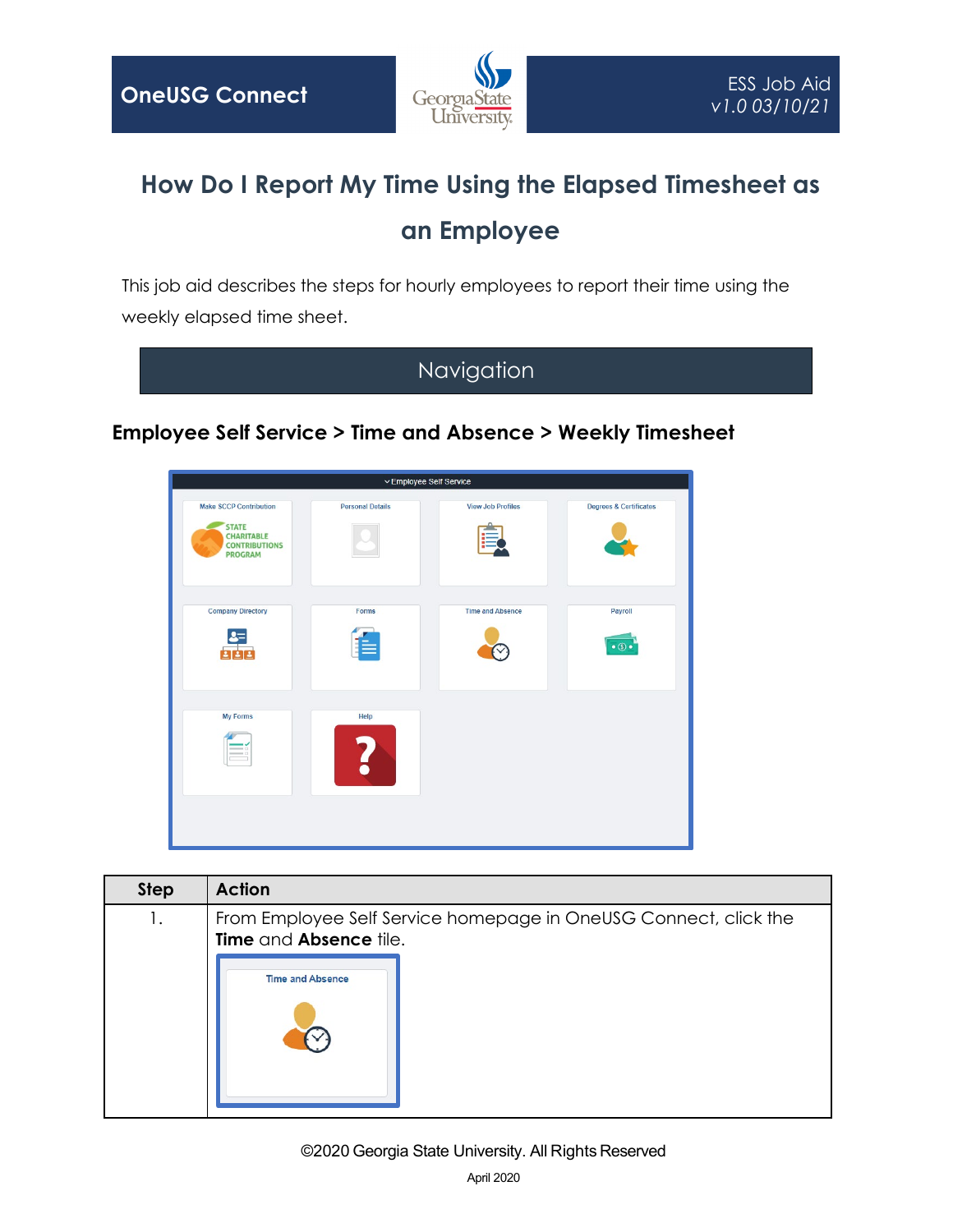



| <b>Step</b> | <b>Action</b>                                                                                                                                                                                                                                                                                                                                                                                                                                                                                                                                                                                   |  |  |  |  |  |  |  |  |
|-------------|-------------------------------------------------------------------------------------------------------------------------------------------------------------------------------------------------------------------------------------------------------------------------------------------------------------------------------------------------------------------------------------------------------------------------------------------------------------------------------------------------------------------------------------------------------------------------------------------------|--|--|--|--|--|--|--|--|
| 2.          | The Time page is displayed.                                                                                                                                                                                                                                                                                                                                                                                                                                                                                                                                                                     |  |  |  |  |  |  |  |  |
|             | 60 Q Q<br>- 11<br>← Employee Self Service<br>Time                                                                                                                                                                                                                                                                                                                                                                                                                                                                                                                                               |  |  |  |  |  |  |  |  |
|             | H1000286 - CAES-Poultry Science<br>Apply<br>"Select a Job   2 - Student Assistant                                                                                                                                                                                                                                                                                                                                                                                                                                                                                                               |  |  |  |  |  |  |  |  |
|             | <b>Weekly Timesheet</b><br><b>Payable Time</b><br><b>Time Summary</b><br>01/24/21 - 02/06/21<br>01/24/21 - 02/06/21<br>Last Pay Period 01/10/21 - 01/23/21<br><b>Total Hours 0 Hours</b><br>Reported 0.00<br>No Time Reported<br><b>Estimated Gross 0</b><br>Scheduled 40.00<br><b>Weekly Timesheet - Fluid</b><br><b>View Absence Requests</b><br><b>Exceptions</b><br><b>Request Absence</b><br>01/31/21 - 02/06/21                                                                                                                                                                           |  |  |  |  |  |  |  |  |
|             | $\bullet$ Reported 0.00<br>Scheduled 20.00<br><b>Cancel Absences</b><br><b>Extended Absence Request</b><br>avascript:submitAction_win47(document.win47,'TL_DSHBD_WK_BTN_ADD'                                                                                                                                                                                                                                                                                                                                                                                                                    |  |  |  |  |  |  |  |  |
| <b>Step</b> | Click the Weekly Timesheet tile.<br><b>Action</b>                                                                                                                                                                                                                                                                                                                                                                                                                                                                                                                                               |  |  |  |  |  |  |  |  |
|             |                                                                                                                                                                                                                                                                                                                                                                                                                                                                                                                                                                                                 |  |  |  |  |  |  |  |  |
| 3.          | Change the dates displayed to the dates you wish to enter time, as<br>needed.<br>To view a particular date or different period, you can click Previous Week<br>and Next Week or either click within Date and enter or select the desired<br>date by clicking on the "Calendar".<br>Refresh (green arrows) will need to be clicked in order for the changes to<br>be seen.<br>Note: The View By of the timesheet being set to "Day", "Week", or<br>"Calendar Period" will determine if the time sheet displays "Previous or<br>Next Day", "Previous or Next Week", or "Previous or Next Period". |  |  |  |  |  |  |  |  |